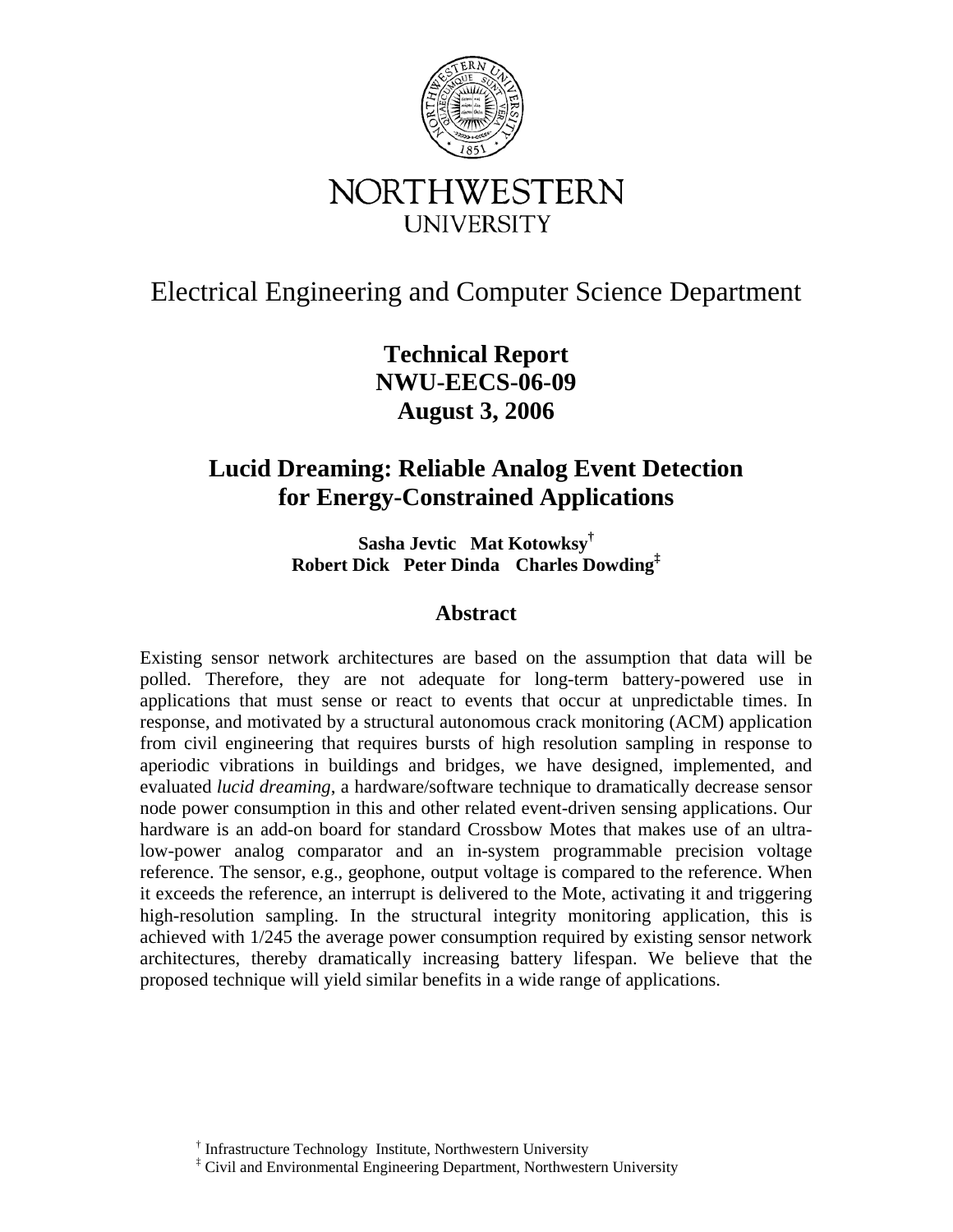**Keywords:** Sensor networks, event detection, low power, analog circuits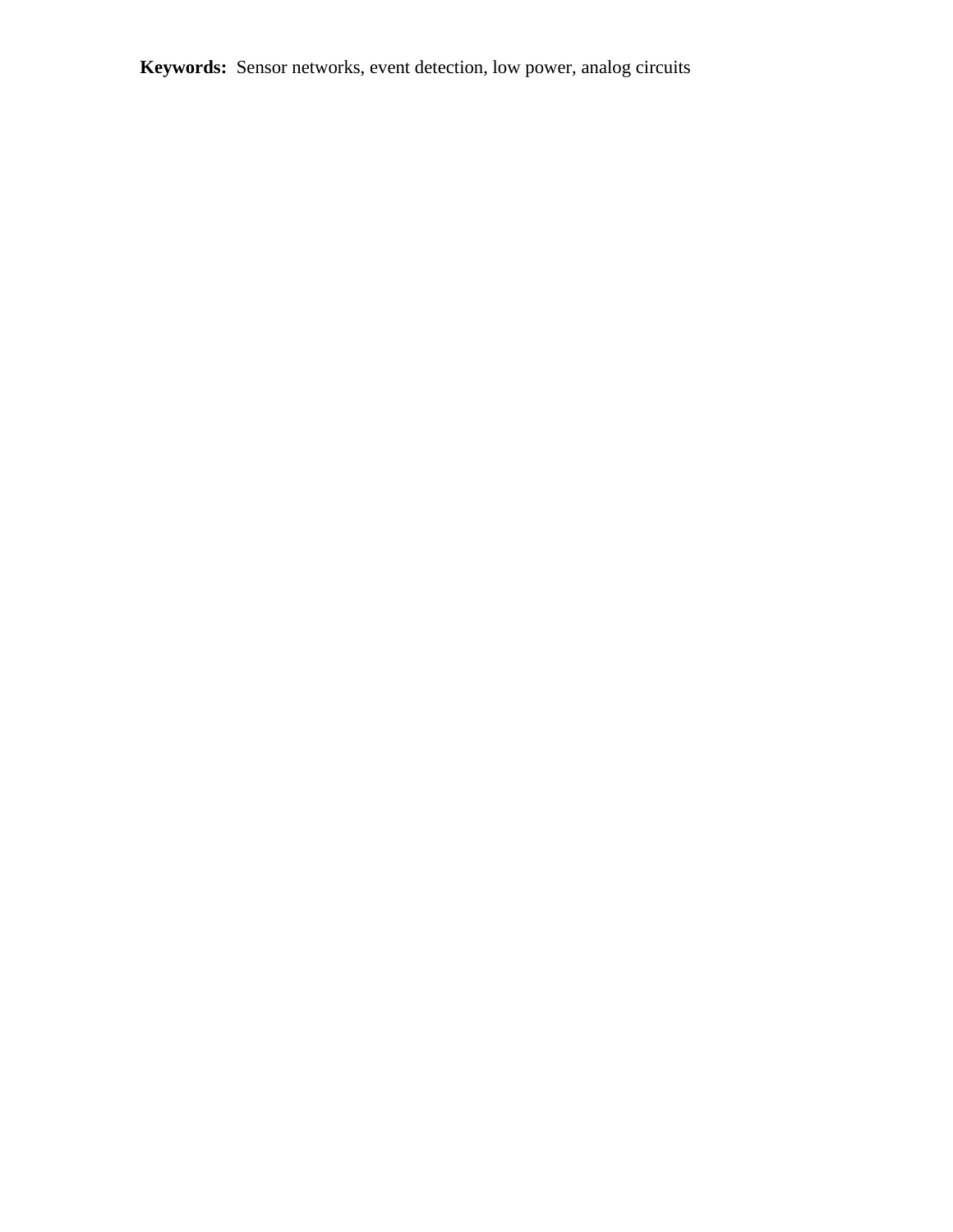# Lucid Dreaming: Reliable Analog Event Detection for Energy-Constrained Applications

Sasha Jevtic† Mat Kotowsky‡ Robert P. Dick† Peter A. Dinda† Charles Dowding‡

†(sjevtic, dickrp, pdinda)@eecs.northwestern.edu ‡(kotowsky, c-dowding)@northwestern.edu Dept. of Electrical Engg. and Computer Science Dept. of Civil and Environmental Engineering Northwestern University Northwestern University

3 August 2006

### **Abstract**

Existing sensor network architectures are based on the assumption that data will be polled. Therefore, they are not adequate for long-term battery-powered use in applications that must sense or react to events that occur at unpredictable times. In response, and motivated by a structural autonomous crack monitoring (ACM) application from civil engineering that requires bursts of high resolution sampling in response to aperiodic vibrations in buildings and bridges, we have designed, implemented, and evaluated *lucid dreaming*, a hardware/software technique to dramatically decrease sensor node power consumption in this and other related event-driven sensing applications. Our hardware is an add-on board for standard Crossbow Motes that makes use of an ultra-low-power analog comparator and an in-system programmable precision voltage reference. The sensor, e.g., geophone, output voltage is compared to the reference. When it exceeds the reference, an interrupt is delivered to the Mote, activating it and triggering high-resolution sampling. In the structural integrity monitoring application, this is achieved with 1/245 the average power consumption required by existing sensor network architectures, thereby dramatically increasing battery lifespan. We believe that the proposed technique will yield similar benefits in a wide range of applications.

## **1 Introduction**

Wireless sensor networks have the potential to serve as platforms for a wide range of environmental monitoring and control applications. Applications can be considered at many levels, from the individual sensors, to the individual node hardware and software, to the local wireless network formed by nodes, and finally to that network's interaction with the broader world. Our work focuses on interaction among sensors, microcontrollers, and software within individual wireless sensor network nodes.

In this context, two universal research problems come to the fore: the maintenance problem and the unpredictable event problem. How can we arrange for nodes to operate without frequent intervention? Low maintenance is necessary to allow large-scale deployments in remote environments. It is prevented by short battery life, hence we focus on increasing battery life. How can we arrange for nodes to react to environmental events that occur at unpredictable times? We cannot assume that interesting data will be presented, on a silver platter, whenever requested. Jointly addressing the maintenance and unpredictable event problems requires changes to the sensor network node architecture, allowing it to respond to events at any time while maintaining ultra-low power consumption. We claim that addressing the problem requires a combined hardware and software approach. As described in Sections 2 and 5, attempts to solve these problems with software, alone, have resulted in high power consumption or missed events.

This work is motivated by applications that have the following characteristics:

- 1. They are extremely power-sensitive. The nodes are powered by batteries that can be replaced only after months or years of operation.
- 2. Low-power sensors and computational elements can be used for detecting, but not necessarily taking detailed measurements of, events.
- 3. Events are rare and the computation and/or communication they trigger is short relative to the event interarrival time.
- 4. Event interarrival times are unpredictable.
- 5. It is preferable not to miss, or ignore, events.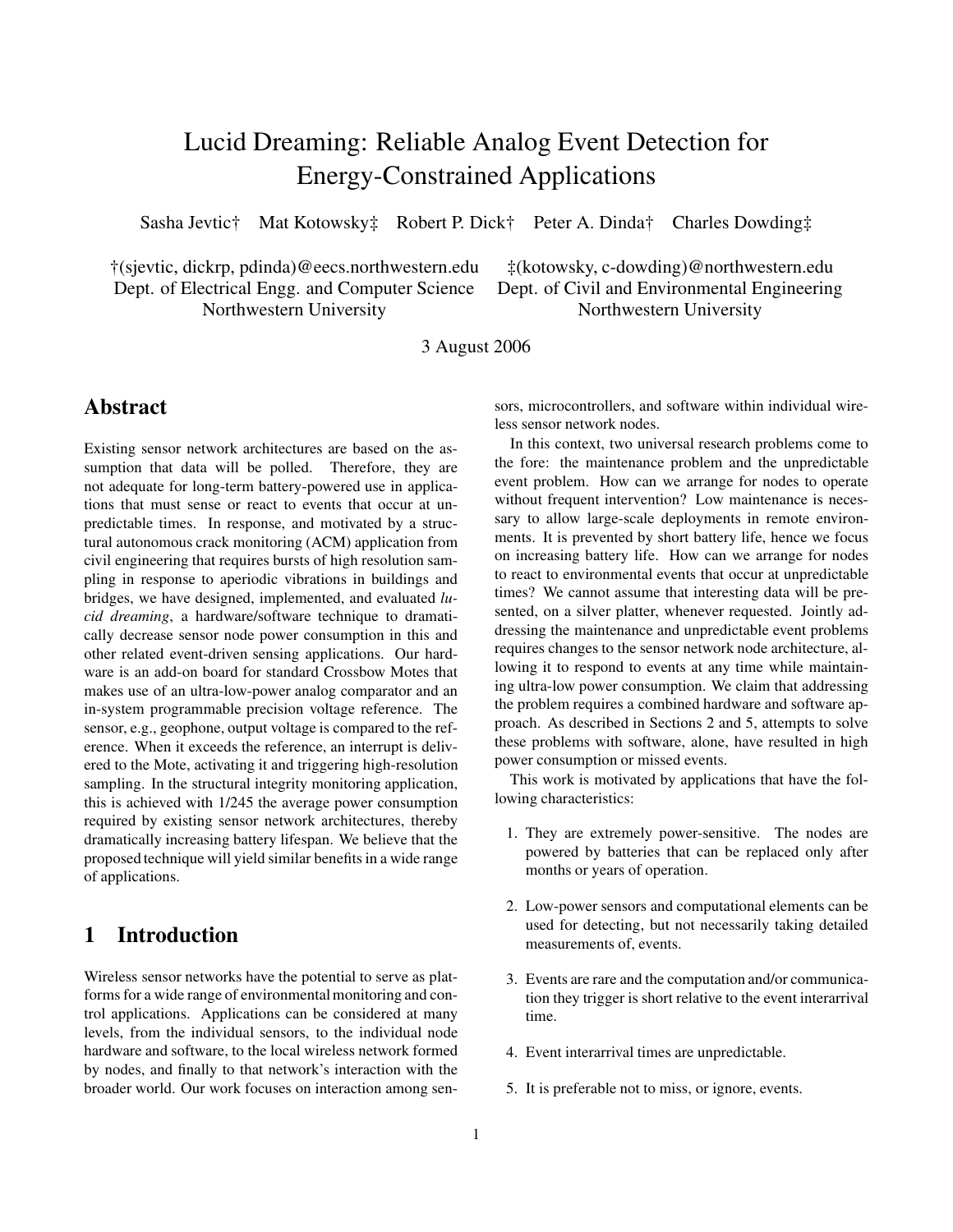Section 3 describes the specific motivating application we target. In that application, events are structural vibrations. They cause a sensor voltage to exceed a threshold, resulting in a burst of high-resolution data logging.

Communication is not a significant power sink for our exemplar application, or other related applications, because sensor data logs and events need not be aggregated in realtime. Thus, queuing collected data on the node and sending batch transmissions allows the radio to be powered down most of the time. Modern ad hoc sensor network protocols [3, 4] can similarly keep radio transmitter and receiver off most of the time.

Surprisingly, given that such applications are legion, existing and proposed sensor network node hardware and software do not adequately support this class of application. The power consumption of the microcontroller and primary sensor are considerable for the following reasons:

- 1. Event detection is done in software via a sleep-readtest-jump polling loop. Polling requires that the primary sensor, analog-to-digital converter (ADC), and microcontroller remain in active states resulting in high power consumption.
- 2. Event arrival times cannot be accurately predicted and should not be lost. Therefore, the amount of time spent in the sleep state, whether deterministic or random, must be small.

We describe the design, implementation, and evaluation of *lucid dreaming*, a hardware/software technique permitting long battery lifespans in applications requiring the detection of unpredictable events. Specifically, lucid dreaming eliminates the need for the primary sensor, ADC, and microcontroller to remain continuously active. The key idea is that event detection can be done in *analog hardware* much more efficiently than as code running on the microprocessor. Hence, our analog hardware, *Mote-Wake*, can wake up a standard Crossbow Mote [19, 16, 9] by raising a hardware interrupt. The interrupt handler in turn causes high resolution sampling to occur.

In our exemplar application, event detection is straightforward: an event interrupt is generated when the sensor's voltage level exceeds a sensor and application-specific threshold. Of course, this is a quite broadly useful event generation function for many applications, but we believe that lucid dreaming can also be generalized to more complex event generation functions. We discuss the possibilities for such generalization in Section 6.

## **2 Related work**

A number of researchers have considered designing hardware, communication protocols [20, 23] or multi-channel paging [2], and power management algorithms [21] to increase battery lifespans in wireless sensor networks. Work on low-power communication is largely orthogonal to the idea described in this article, and can be used in combination with it.

Most previous research on low-power sensing focuses on *periodic* sensing applications in which sensor network nodes may safely enter low-power modes at times of their choosing with the knowledge that data of interest will be available whenever they choose to wake up.

Many applications, however, require the ability to reliably sense and/or react to events that occur at *unpredictable* times, e.g., the structural integrity monitoring application described in Section 3. Previous research on such event-driven applications [15, 17, 22] has relied on existing sensor network architectures. However, this has proven to be a poor fit, leading to high power consumption that results in battery lifespans on the order of hours or days.

Some researchers have attempted to use sophisticated event prediction algorithms to improve the power consumption of existing sensor network architectures when used in event-driven applications [21]. However, without perfect prediction accuracy, such techniques must necessarily miss critical events or waste battery energy. Furthermore, the predictability of events is largely domain-dependent and evaluating it is often a goal of the application research using the sensor network. For many applications, including the one described in Section 3, events are too unpredictable for such methods to be feasible.

Most closely related to our work is that of Dutta et al. [12]. This group has carefully considered minimizing power consumption in event-driven applications, identified the difficulty of detecting rare, random, and ephemeral events using existing sensor network architectures, and proposed a new architecture that uses duty cycling and wakeup circuits to reduce power consumption. Duty cycling sensors to reduce power consumption must necessarily increase the probability of missing random events. This problem is alleviated, to some degree, by allowing sensors to wake up other nearby sensors in response to events. Although this idea is applicable in dense sensor deployments for detecting vehicles and soldiers (Dutta's intended application), it cannot be used in cases where the events of interest are truly ephemeral, i.e., they last for only a moment and do not imply that other events will, with high probability, be observed in the neighborhood of the previous event, as is the case for our motivating structural integrity monitoring application. Dutta et al. also describe the properties of a number of wake-up circuits. Unfortunately, all the sensors and wake-up circuits described have disturbingly high power consumption, i.e., from  $880 \mu$ W to 19,400  $\mu$ W. In the words of the authors, "We had high hopes for the low-power wakeup circuits used with the infrared and acoustic sensors. Unfortunately, these circuits did not live up to our early expectations." We point out the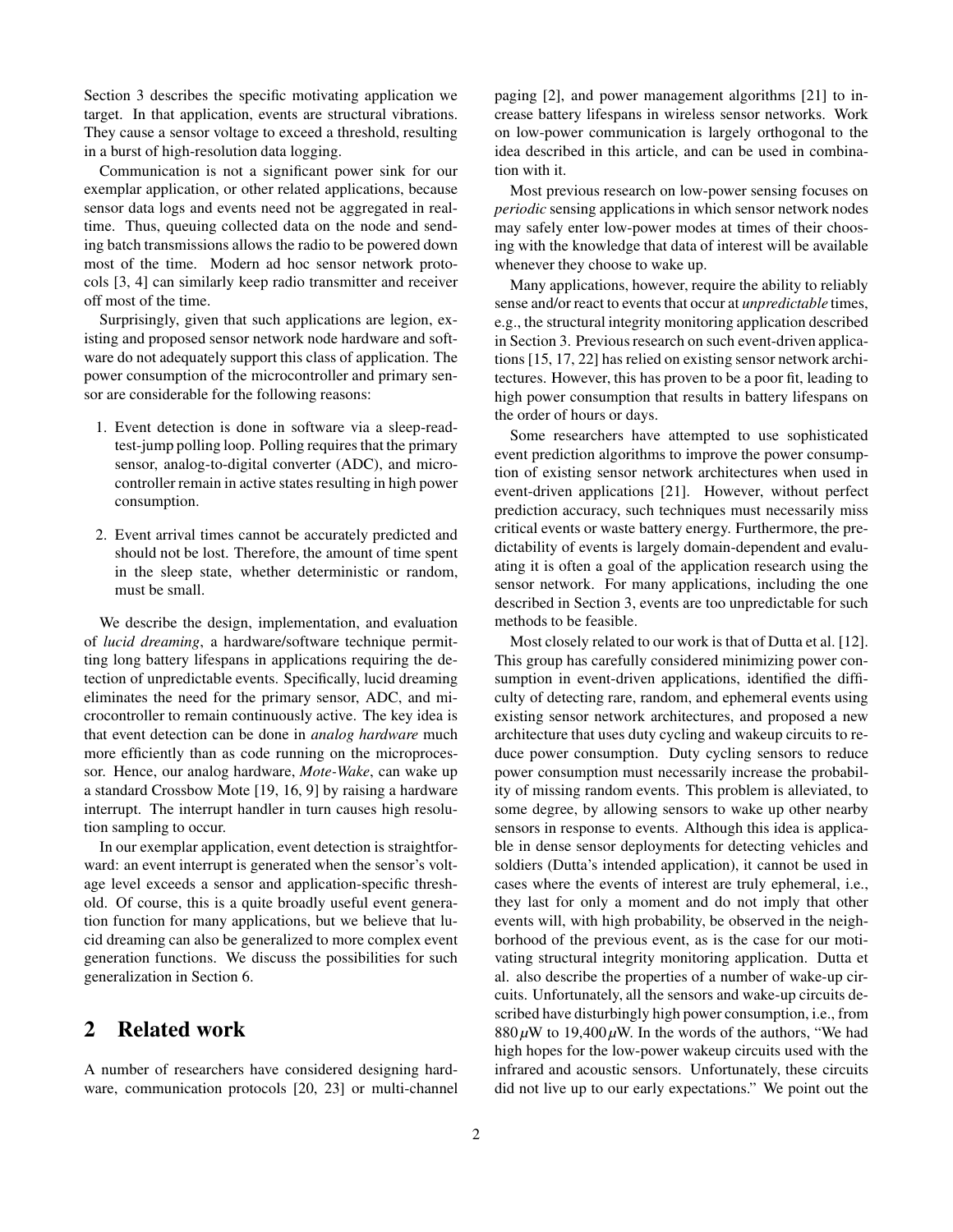difficulties Dutta et al. faced only to make clear the importance of the problem we address and highlight our contributions.

Our work makes the following contributions. First, lucid dreaming allows the detection of unpredictable events while maintaining ultra low-power operation. The average power consumption of our sensor and wakeup circuit is  $15 \mu W$ , which is almost three orders of magnitude lower than the best previously reported. This is a change in magnitude that translates into a change in kind. The use of sensor networks in long-term remote monitoring applications is simply infeasible with battery lifespans on the order of days but becomes practical when battery lifespans can me measured in months or years. Second, our technique does not rely on imperfect prediction heuristics or require that events be spatially or temporally correlated. Third, it guarantees reliable event detection without using duty cycling to trade off reliability for reduced power consumption. Measurements indicate that, when used in our motivating application, lucid dreaming will increase battery lifespan by  $245\times$  without any negative impact, bounded only by the shelf life of the batteries in use.

## **3 Motivation**

Mote-Wake was motivated by our discussions with a civil engineering group that is deploying sensor networks based on Crossbow Mote technology. It was clear that existing sensor network architectures were inadequate for their, fairly typical, structural integrity monitoring application. Moreover, we believed that a sensor network node architecture addressing their specific needs would be useful in a broad class of event-driven sensing applications.

The overall objective of the Autonomous Crack Monitoring (ACM) project [11, 10, 6] is Internet-enabled remote monitoring of cracks in, or deformations of, structures to provide timely information about the health of critical infrastructure components such as bridges and buildings. Timeseries data collected from sensors can be analyzed to identify trends and automatically alert engineers and/or regulatory authorities of impending problems. The ACM group's original system [10] is being deployed to compare environmental (long-term) and blast-induced (dynamic) crack width changes in residential structures, and has lead to a new approach to monitoring and controlling construction vibrations. It is a wired system that requires constant power and significant maintenance.

The ACM group is working to replace the existing wired system with a wireless sensor network [14, 18, 11]. Their goal is to support a year of reliable, unattended operation powered only by the two AA batteries in each of the wireless nodes. The work on this application recently won third place honors in the 2005 Crossbow Smart Dust Challenge [14].



Figure 1: Geophone connected to Mote-Wake board mated to Crossbow Mote

At its core, crack monitoring is a *trigger-log-push* application. Extremely high resolution data is needed when the crack is in motion. Crack motion events occur at unpredictable times. Hence, we want to *trigger* when crack motion begins, *log* at the limits of the sampling resolution available until motion subsides, and finally, later *push* the log to an analysis center.

This kind of application fits poorly to existing sensor network node technology, such as the Crossbow Motes the ACM group is using, and to future node technologies of which we are aware. In the ACM application, logging must be done at high resolution. This results in high power consumption. However, we are only concerned with the logs for a relatively short duration after an event, i.e., the onset of crack motion, occurs. Current node hardware provides a wakeup timer, but this does nothing to improve the situation because the time of the next event is not predictable. This leaves the designer with two unsatisfactory choices: sample at a high rate all the time, resulting in inadequate battery lifetimes, or use the wakeup timer to implement some sampling schedule, which will result in undetected events. Neither choice is acceptable for large-scale critical infrastructure monitoring.

The ACM application uses string potentiometer and a geo-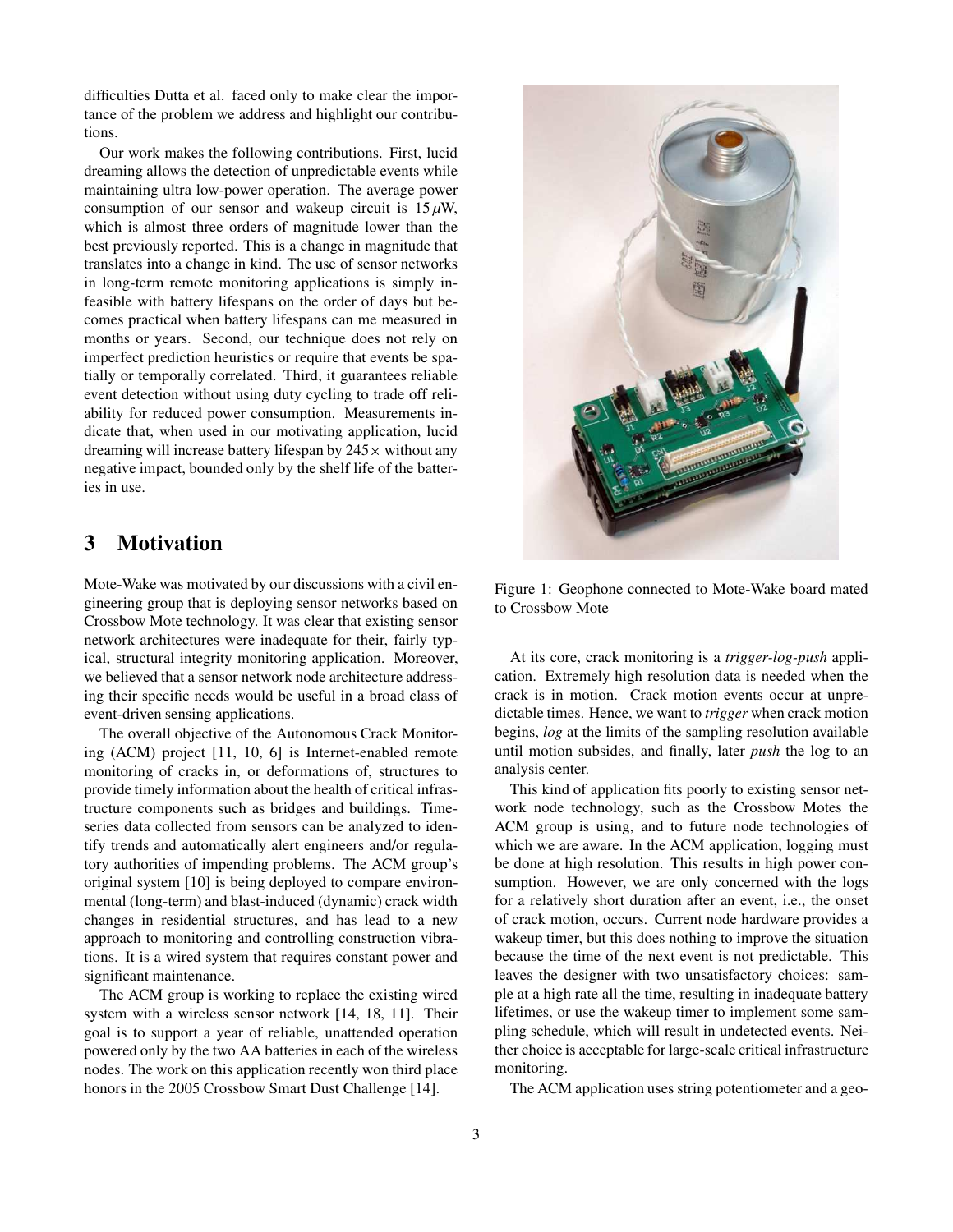

Figure 2: Lucid dreaming system overview

phone [7, 8], which is illustrated in Figure 1. Geophones are un-powered devices that produce output voltages. When used to monitor a crack, crack motion induces a significant voltage that rises above typical background noise. In the default ACM configuration, the string potentiometer is attached to an ADC input on the Mote and the application detects the onset of crack motion by continually sampling the ADC and comparing the sampled value to a threshold. It is the effect of this polling loop that we have moved from software running on the ATMega128 microcontroller and ADC to the custom hardware of the Mote-Wake board.

## **4 Technical description**

Lucid dreaming is a general hardware/software technique for reducing power consumption in individual sensor network nodes that react to events detected via, potentially straightforward, computations on values measured using sensors. The proposed technique has relatively few requirements, and thus is viable in a large number of applications. Moreover, the technique may be used with more platforms other than the MICA2 and MICAz, although doing this would require a PCB redesign.

Figure 2 provides a high-level overview of lucid dreaming as used in our motivating application. The technique has two main components:

 **Hardware:** Custom analog hardware observes the sensor, detects events based on these observations, and notifies the microcontroller when more sophisticated processing is required. In our example hardware, Mote-Wake, events are detected when the geophone output voltage exceeds a threshold. Other detection methods, e.g., low-power finite state machines, may be used in other applications. Although we use separate sensors for event detection and data logging, the primary sensor may also be used for event detection if its power consumption is sufficiently low. When an event occurs, the hardware raises an interrupt.

 **Software:** The sensor network node is placed in a lowpower standby state whenever there is no sensing, data processing, or communication work to be done. The node can be activated either with a timer (for example, to drive communication), or when a sensor event occurs. In the low power state, the microcontroller is placed in power-down mode, from which it may only be awakened by a hardware interrupt or the watchdog timer. ADCs are powered down and communication interfaces are temporarily disabled. The microcontroller is halted until an external hardware interrupt occurs. In response to an event interrupt, the microcontroller is activated. The microcontroller can the, e.g., activate the ADC and store a series of samples from the primary sensor.

We begin by describing the criteria under which the lucid dreaming technique can be applied. Next, we describe our hardware implementation. Finally, we describe the software side of our implementation.

#### **4.1 Criteria for viability**

Lucid dreaming works exceptionally well for our motivating application. We also believe it will be applicable to a range of other event-driven sensor network applications of the kind we described in the introduction, resulting in power savings that depend on a number of application-specific parameters. However, several criteria must be met in order for the technique to be applicable. We now elaborate on these criteria.

*Sensor/sensor support circuit power requirements must be modest.* Lucid dreaming requires that a sensor be continuously online which, in some cases, necessitates that the sensor be biased continuously. If support circuitry (such as a filter or amplifier) is required, it must also be continuously powered. The power consumption of our technique when no event is occurring is the sum of the power consumptions of the wakeup circuitry, the sensor, and their associated electronics. Hence, as sensor power consumption increases, the benefit of the proposed technique decreases. Fortunately, many sensors have power consumptions that are lower than that of the fully active sensor network node.

The geophone used in the ACM application represents an ideal sensor for use with our technique as it is completely self-powered, and produces a clean, output that does not require amplification. Requirements for powered sensors and/or active support circuits reduce the energy savings realized by the technique.

To maximize the power savings possible from the proposed technique, it may be necessary to add a secondary sensor that exhibits favorable power consumption and output characteristics solely for the purpose of event detection. For example, the ACM application, the geophone is used to detect events. However, upon detecting an event, the system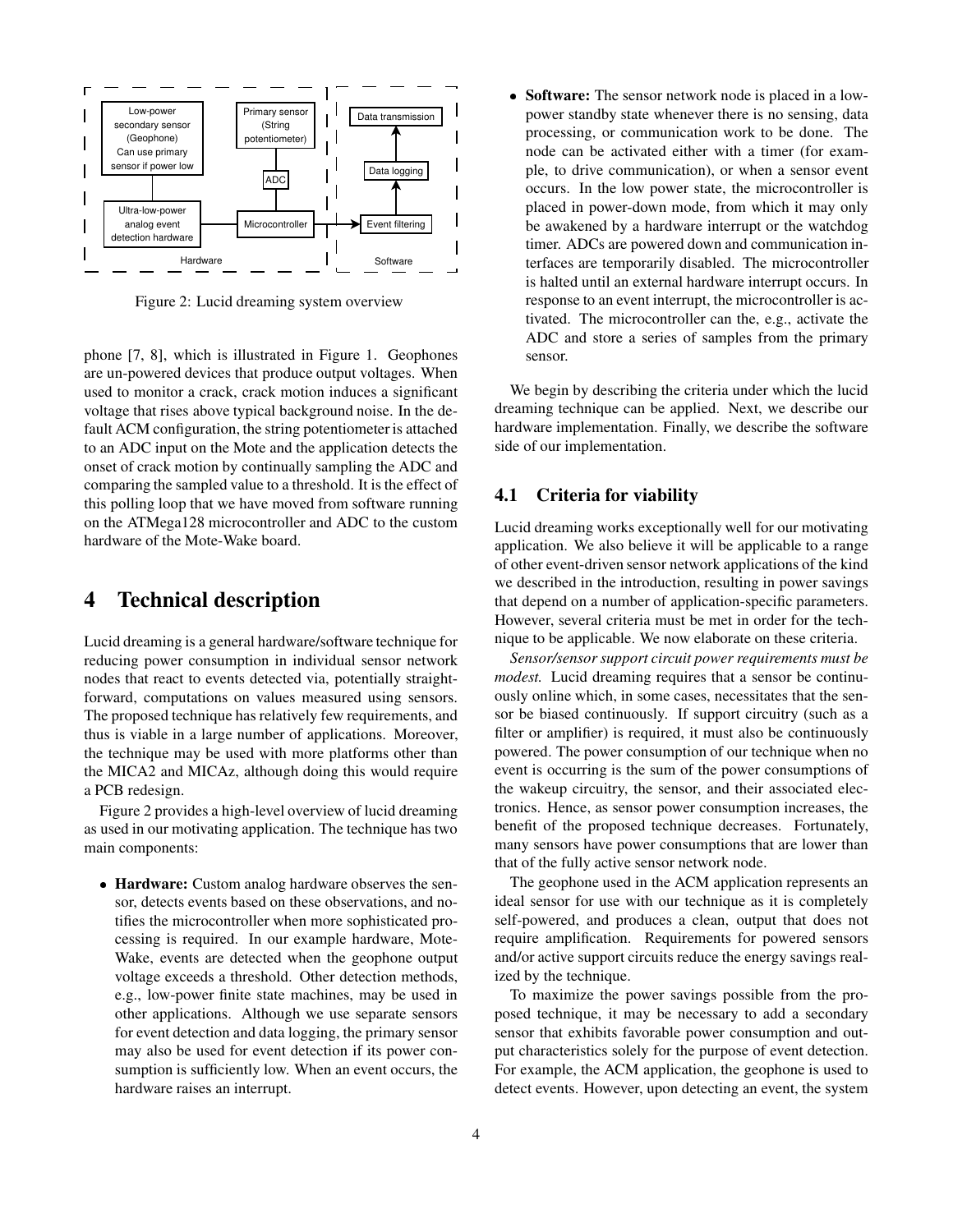activates a second sensor with much higher power consumption to take a series of detailed measurements.

The important implication is that it is the power consumption of sensor used for event detection, not data logging, that is critical. The event detection sensor need not have linearity, full-scale output, or other ideal characteristics. Thus, a variety of unconventional sensors, or sensors operated in unconventional manners, may be used as event detection sensors, e.g.,

- Solar cells, for light;
- Unbiased microphones, for audio;
- Piezoelectric elements, for vibration; and
- Peltier elements, for temperature differences.

*Event arrival times should be difficult to predict exactly.* If it is known when the next event is likely or sure to occur, then lucid dreaming no more effective than conventional timer-based periodic or predictive wake-up is. However, the lucid dreaming technique can be beneficial when predictable events exhibit variation from occurrence to occurrence.

*Events should be infrequent and quickly processed.* As events become more frequent and/or more time-consuming to process, the Mote approaches always-on operation, resulting in decreasing effectiveness of lucid dreaming. Many applications that record or react to infrequent phenomena in the environment, e.g., the ACM application, satisfy this criterion.

*Communication should be infrequent and short.* The effectiveness of the technique also depends upon the communication behavior of the application. Sensor network nodes often participate in mesh network schemes that require them to wake up and communicate from time to time to perform data aggregation. If communication is frequent and intense, its power costs may dominate the power savings provided by lucid dreaming. The proposed technique is applicable when moderate to small amounts of data are transferred in response to infrequent events.

*Event detection should be simple enough to implement using low-power hardware.* Events are detected based on sensor observations. For some applications, detecting events of interest may be quite complex. A key idea in lucid dreaming is moving event detection from software into very low power analog hardware, and such hardware is limited in the complexity of measurements based upon which it detects events. Our hardware for the ACM application implements threshold detection. Hardware implementation of more complex functions, such as filtering or low-power finite state machines, is also possible, albeit with larger power requirements. Fortunately, lucid dreaming event detection hardware may safely generate some false positive event indications, which are subsequently eliminated by the sensor network node microcontroller without impacting correctness. Thus, even if it



Figure 3: Top view of Mote-Wake

is impractical to implement perfectly-accurate event detection in low-power hardware, the proposed technique can still be used in conjunction with hardware that generates occasional false positives to reduce Mote activation frequency and, therefore, average power consumption. Because the Mote-Wake hardware and an attached sleeping Mote use significantly less power than an active Mote, it is likely that reducing any substantial quantity of false positives through Mote-Wake hardware enhancements will be beneficial.

#### **4.2 Hardware**

The hardware component (Mote-Wake) is the heart of the lucid dreaming technique. It is a simple, ultra-low-power optimized threshold detection circuit designed for direct attachment to a Crossbow MICA2 or MICAz Mote. The Mote-Wake PCB layout (Gerber files) and bill of materials are available for those wishing to build or have built their own Mote-Wake boards.

The Mote-Wake PCB (Figure 3) measures  $1.25 \text{ in} \times 2.25 \text{ in}$ , and has mounting holes and a set of Hirose 51-pin Mote expansion connectors in the same locations as the Motes and their common expansion modules. The connectors, which pass through all signals, allow Mote-Wake to be placed at an arbitrary location in a MICA2/MICAz hardware stack. The mounting holes, which are connected to GND and surrounded by generous keep-out regions, allow Mote-Wake to be physically secured to the hardware stack with ease, while simultaneously avoiding the risk of shorts or other damage. Mote-Wake is a two-layer board. The unused area on the top copper has been designated as a polygon fill connected to GND, while the unused area on the bottom copper is a polygon fill connected to VCC. This technique provides some of the benefits of VCC/GND planes, e.g., distributed decoupling capacitance and shielding, without the expense of a four-layer board, which would be required for full power planes. Mote-Wake is powered directly from the Mote's VCC/GND, as made available on the 51-pin Hirose expansion connectors.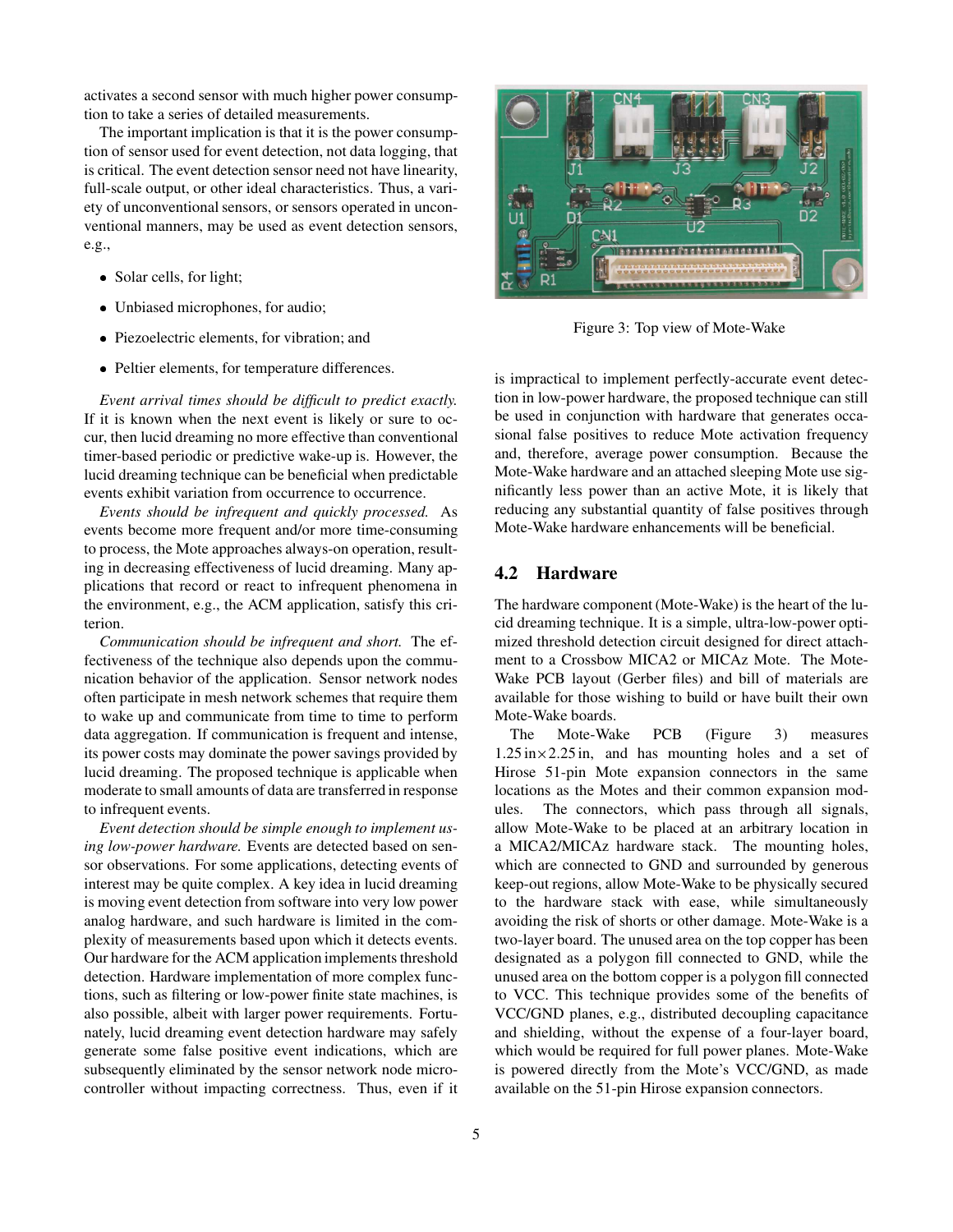

Figure 4: Mote-Wake Schematic

Figure 4 is the schematic diagram for Mote-Wake, as illustrated in Figure 3. Sensors may be connected to CN1 and/or CN3; J1 and J2 are jumpers used to enable/disable the sensors on CN1 and CN3, respectively. Disabling an unused input, if any, is necessary both to save power and prevent spurious event detection. An input protection network consisting of diodes and resistors protects the hardware from large transients which may result from vigorous shaking of the geophone electrostatic discharge, or other sources. D1 and D2 are high-performance Schottky clamping diodes; they combine high switching speed with exceptionally low forward voltage and series resistance. R2 and R3 are current limiting resistors that further limit the system's exposure to damaging transients. Due to exceptionally high input impedance, the R2 and R3 cause virtually no drop in the magnitude of the incoming sensor signal.

Following the input protection network, the sensor signals are passed to the inverting inputs of the low-power dual comparators contained in U2. The comparators feature 4 mV of hysteresis internally, providing both noise immunity and clean switching in the presence of a low slew rate, noisy input. The non-inverting inputs of the comparators are connected to a programmable voltage divider subsystem. The output of the comparators are open-drain, allowing them to be directly connected to the active low/level sensitive interrupt lines of the ATMega128L microcontroller in a wired-OR configuration merely by enabling the ATMega128L's internal pull-up resistors. This configuration conserves resources by avoiding the use of a second interrupt line or an OR gate. Thus, whenever the voltage of an enabled sensor input exceeds that of the non-inverting input voltage level, an ATMega128L interrupt line of the user's choice is taken low. The user may select from INT[0..3], as provided on the Hirose connector using J3; these correspond to ATMega128L interrupts INT[5..8], respectively.

The voltage divider subsystem consists of a low-power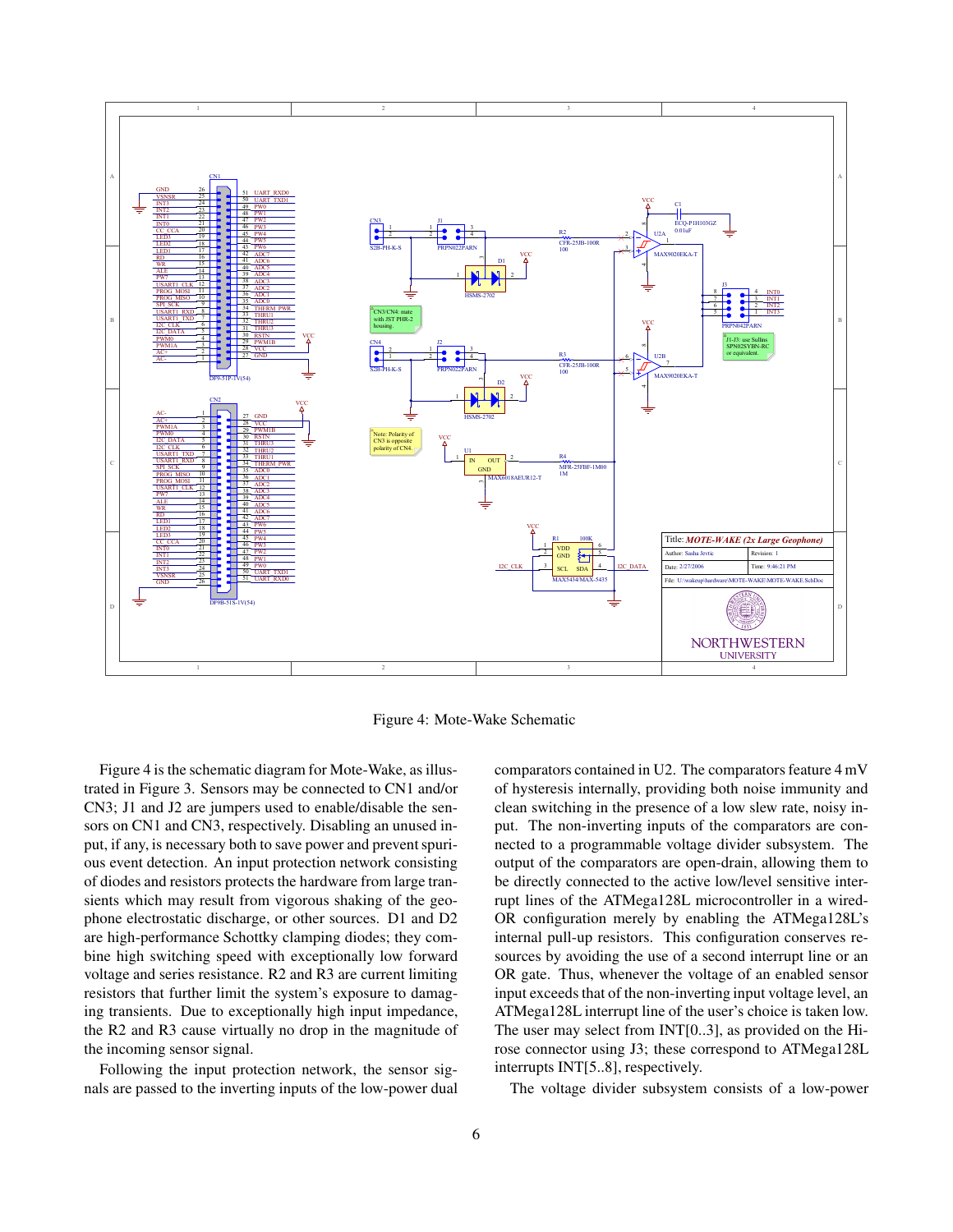precision 1.263 V voltage reference, allowing the inverting input to both comparators to remain constant over the life of the Mote batteries without the addition of a voltage regulator and providing immunity from power supply transients. The voltage reference output is connected to a series connection of a fixed precision  $1 MΩ$  resistor in series with a 100 KΩ, 32-tap digital potentiometer with nonvolatile wiper memory. The digital potentiometer, connected to the Mote's I<sup>2</sup>C bus provides programmatic selection of the voltage provided to the non-inverting inputs of the comparators, thereby effectively enabling remote selection of the wakeup stimulus threshold. Although the  $I<sup>2</sup>C$  address of the digital potentiometer is fixed, it does not conflict with any addresses currently in use in the node hardware we support. Furthermore, alternate addresses may be obtained with the substitution of otherwise identical variants of the digital potentiometer offered by the device's manufacturer. The fixed resistor serves two roles. First, it concentrates the range of possible output voltages of the voltage divider system around the voltage of interest. Second, it greatly increases the resistance of the voltage divider network, thereby avoiding overload on the voltage reference and reducing power consumption in the voltage divider itself.

The Mote-Wake hardware design is robust and versatile, but it has notable limitations. First, the high impedance of its voltage divider network, while helping to save power, precludes the connection of mainstream multimeters to the noninverting comparator inputs to observe the threshold voltage. Such devices do not offer sufficient input impedance to observe the voltage divider output without notably affecting it. Although this poses no problem during operation, it complicates debugging. Second, the Mote-Wake hardware lacks provisions for hot installation/removal due to the design of the Hirose 51-pin connectors used for compatibility with Crossbow MICA2 and MICAz Motes. This connector has no mechanism to guarantee that supply rails make contact prior to I/O lines and, furthermore, there is no general mechanism to prevent corruption during an insertion/removal event on any of the interfaces that are made accessible through this connector.

#### **4.3 Software**

We program the node hardware in NesC [13] within the TinyOS [16] operating system. The software side of lucid dreaming consists of a small extension to the run-time and some library functions. Note that the technique can also be used within other operating environments such as MANTIS OS [1], or even without a third-party runtime environment.

An interrupt service routine for wakeup is introduced. This ISR does not presently do anything. Its execution is simply a side-effect of the interrupt bringing the Mote out of sleep. The intent is that after the ISR executes, the Mote continues executing the code immediately after the point at

which it entered sleep mode.

A library routine called the "sleep preparation routine" is provided. This small function enables the interrupt that activates the Mote-Wake board and writes to a sleep register to put the Mote into a low-power sleep mode. A second library routine is provided to configure the digital potentiometer, allowing the program to change the threshold level at which an event is generated by Mote-Wake.

## **5 Power and performance models and measurements**

We now present power and performance models for our implementation of lucid dreaming and discuss the results of bench tests with the Mote-Wake PCB. The proposed models can be used by application developers to quickly determine the degree to which the proposed technique will improve power consumption. We show the behavior of the models for a range of parameter values corresponding to current hardware and applications. The symbols for our models can be found in Table 1.

#### **5.1 Power and battery lifetime**

The average power consumption,  $P_{AVG-SO}$ , of a system using software polling event detection can be approximated as follows:

$$
P_{AVG-SO} = (F_{DC}D_{DC})(P_{AC} + P_{S1}) +
$$
  
\n
$$
(F_{MC}D_{MC})(P_{AC} + P_{RT}) +
$$
  
\n
$$
(1 - F_{DC}D_{DC} - F_{MC}D_{MC})(P_{AC} + P_{S1})
$$
 (1)

The average power consumption of an equivalent system that detects events using lucid dreaming can be approximated as follows:

$$
P_{AVG-LD} = (F_{DC}D_{DC})(P_{AC} + P_{S1}) +
$$
  
\n
$$
(F_{MC}D_{MC})(P_{AC} + P_{RT}) +
$$
  
\n
$$
(1 - F_{DC}D_{DC} - F_{MC}D_{MC})(P_{ZZ}) +
$$
  
\n
$$
P_{S2} + P_{MW}
$$
 (2)

Both models assume that data collection and communication are mutually exclusive events; this assumption is highly accurate for the types of applications where the lucid dreaming technique is most appropriate (e.g., applications with infrequent events and infrequent communication).

Depending on the sensor network architecture used, changes in processor state or radio state may have significant energy costs, i.e., the power consumption of the processor or radio may increase before they become available for computation or communication. This effect can be modeled by increasing the average duration for event processing,  $D_{DC}$ ,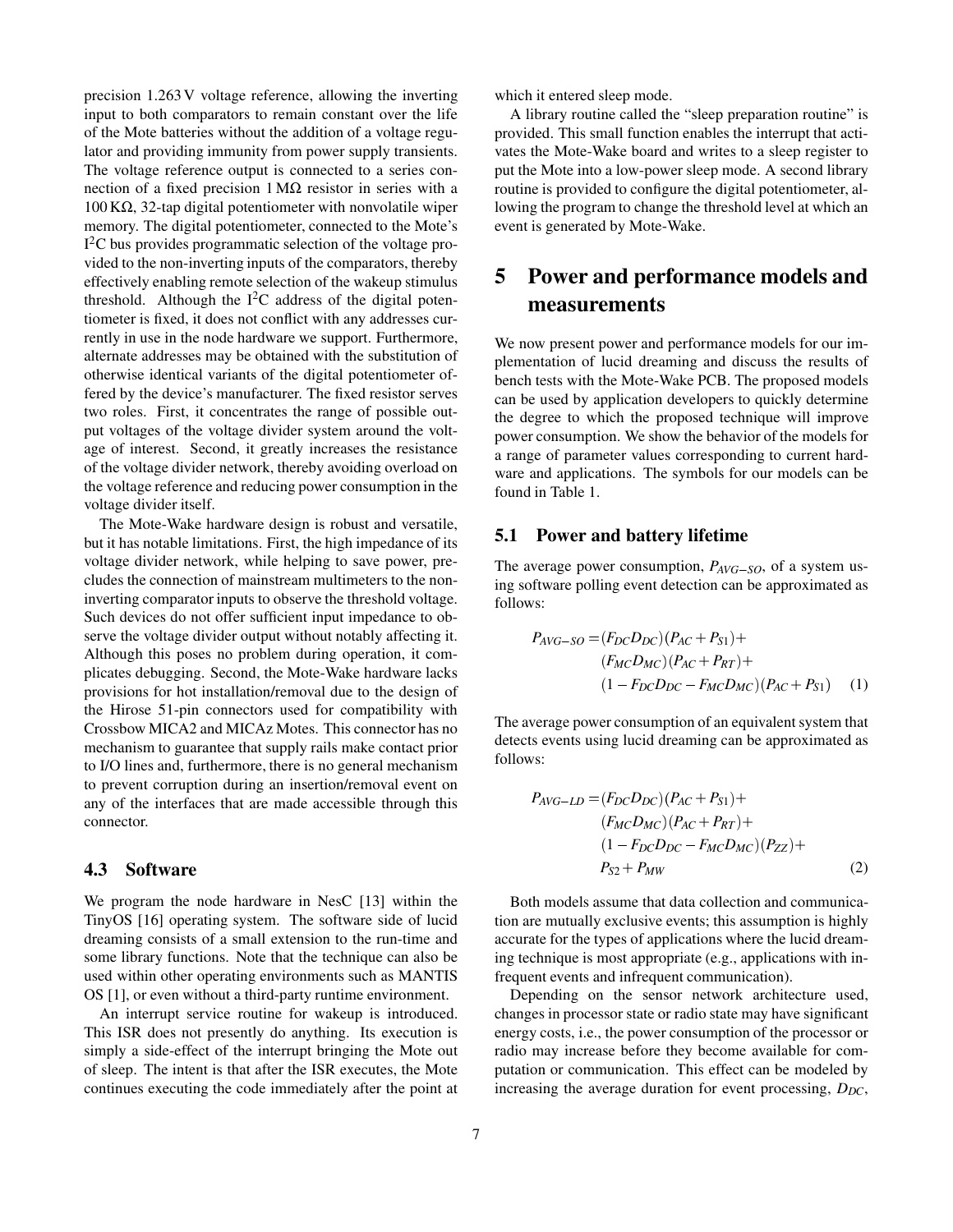| Variable     | Description                                                     | Example value for ACM   |
|--------------|-----------------------------------------------------------------|-------------------------|
| $P_{AVG-LD}$ | Average power consumption for lucid dreaming                    | $1.3 \times 10^{-4}$ W  |
| $P_{AVG-SO}$ | Average power consumption for polling solution                  | $3.0 \times 10^{-2}$ W  |
| $P_{AVG-PR}$ | Average power consumption for event prediction                  | No example value        |
| $P_{RT}$     | Power consumption of Mote radio in transmitting state           | $3.0 \times 10^{-2}$ W  |
| $P_{AC}$     | Power consumption of Mote CPU in active state                   | $2.4 \times 10^{-2}$ W  |
| $P_{ZZ}$     | Power consumption of Mote CPU in sleeping state                 | $3.0 \times 10^{-5}$ W  |
| $P_{S1}$     | Power consumption of primary sensor and data acquisition system | $5.7 \times 10^{-3}$ W  |
| $P_{S2}$     | Power consumption of secondary/wakeup sensor                    | 0W                      |
| $P_{MW}$     | Power consumption of Mote-Wake hardware                         | $1.6 \times 10^{-5}$ W  |
| $F_{DC}$     | Average frequency of an event resulting in data collection      | $1.2 \times 10^{-4}$ Hz |
| $F_{MC}$     | Average frequency of a communication transmission               | $1.2 \times 10^{-5}$ Hz |
| $D_{DC}$     | Average duration of an event resulting in data collection       | 3.0s                    |
| $D_{MC}$     | Average duration of a communication transmission                | 104.0 s                 |
| $F_{TP}$     | Average frequency of true positives                             | No example value        |
| $F_{FP}$     | Average frequency of false positives                            | No example value        |
| $p_{FN}$     | False negative probability (type I error)                       | No example value        |
| $p_{FP}$     | False positive probability (type II error)                      | No example value        |
| PTP          | True positive probability $(1 - p_{FN})$                        | No example value        |
| $p_{TN}$     | True negative probability $(1 - p_{FP})$                        | No example value        |

Table 1: Symbols

and/or average duration of communication events, *DMC*, to include the state transition times.

The literature reports values for  $P_{RT}$ ,  $P_{AC}$ , and  $P_{ZZ}$  [5]. *PS*<sup>1</sup> and *PMW* were determined empirically in our lab. *PS*<sup>2</sup> is simply the result of our geophone being a self-powered sensor. *FDC*, *FMC*, *DDC*, and *DMC* are taken from the authors' experience with the ACM application.

We now illustrate the impact of changing the parameters appearing in our models for a number of applications, sensors, and sensor network node architectures. As indicated in Section 2, some researchers have considered the use of reduced and/or predictive duty cycling in order to reduce power consumption. These approaches cannot be used in applications for which missing short events is unacceptable and events have durations that are short compared to the proposed duty cycle period; note that the period must not be short because initializing a Mote carries overhead. Even if missing some events is acceptable, in most applications it is not desirable.

Figure 5 displays the battery life of a sensor network node used in the ACM structural integrity monitoring application as a function of the average number of events per day and the tolerable probability of missing each event. We used a typical battery life of 2,600 mAH for each of the AA alkaline cells. This graph compares three approaches: (1) the proposed lucid dreaming approach, a similar approach using the lowest-power analog wake-up hardware for eventdriven applications (2.64 mW) we have found in the literature [12], and a duty cycling approach. The lucid dreaming and 2.64 mW sensor approaches are guaranteed to detect all events. If events are not predictable, the probability, per event, that the duty cycling approach misses an event is directly related to the proportion of time the system is inactive. As demonstrated in the figure, lucid dreaming consistently outperforms the 2.64 mW sensor approach by well over an order of magnitude. It has lower power consumption than the duty cycling approach except when the number of events per day is extremely high, i.e., over 1,000, and the acceptable event miss probability is very high, i.e., over 0.9. For the ACM application, the expected number of events per day is 10. In this application, the use of lucid dreaming increases the battery life of the application from 10.91 days to 2,669 days, i.e., the battery life is bounded only by the shelf life of the AA batteries used to power the sensor nodes.

The current Crossbow port of TinyOS supports the use of low power states for the processor and radio between the individual samples in a series. During bench tests, this resulted in lower average power consumption during sampling than reported for a MICA2 with a continuously-active microcontroller. However, even if we assume that the power consumption if *PAC* is reduced to 1/10 the reported value, the Mote-Wake hardware still increase the battery life in the ACM application by  $92.6 \times$ .

Next, we model schemes in which the arrival of events is predicted. In such schemes, the Mote predicts the interval to the next event, and then puts itself to sleep for that in-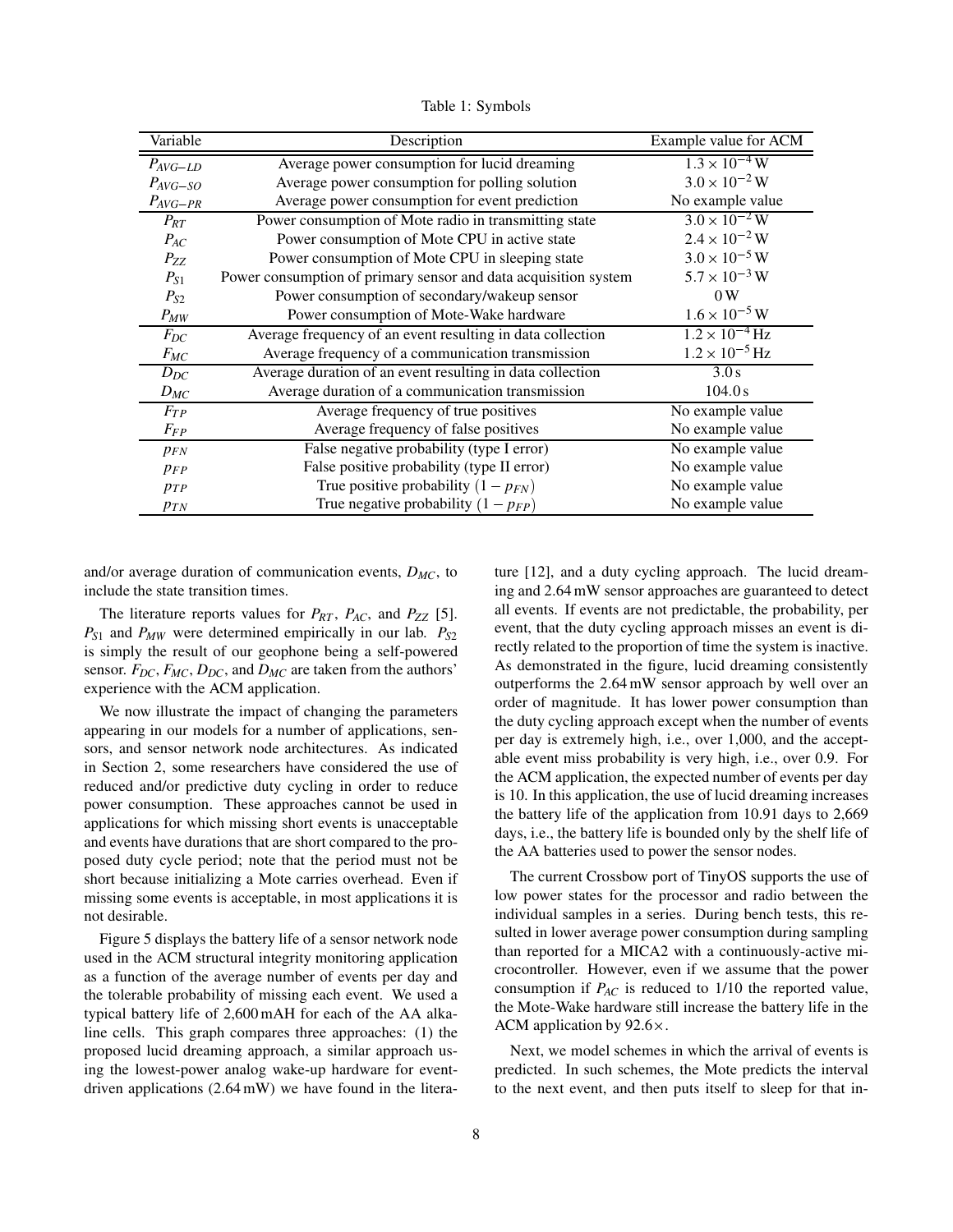

Figure 5: Battery life as a function of event miss probability and *FDC*

terval. Any such predictor will produce both false negatives (not predicting an event that does occur in the interval) and false positives (predicting an event that does not occur in the interval). False negatives decrease power consumption (because the Mote is not awakened) and increase the miss rate (because it should be). False positives increase the power consumption (because the Mote is awakened when it should not be) and do not affect the miss rate (because we assume the awakened Mote can determine that the event has been falsely predicted.

Our model assumes Poisson arrival processes for actual events, true positives, and false positives. The mean frequencies of the latter are derived from the former. Let the mean frequency of true positives (correctly predicted events) be

$$
F_{TP} = F_{DC}p_{TP} = F_{DC}(1 - p_{FN})
$$

and the mean frequency of false positives be

$$
F_{FP} = F_{DC}p_{FP}
$$

where the  $p_{FN}$  is the false negative probability and  $p_{FP}$  is the false positive probability. Our model for the average power consumption using event prediction is then a variant of that for lucid dreaming (Equation 2) and is

$$
P_{AVG-PR} = (F_{DC}(p_{FP} + (1 - p_{FN}))D_{DC})(P_{AC} + P_{S1}) +
$$
  
\n
$$
(F_{MC}D_{MC})(P_{AC} + P_{RT}) +
$$
  
\n
$$
(1 - F_{DC}(p_{FP} + (1 - p_{FN}))D_{DC}
$$
  
\n
$$
-F_{MC}D_{MC})(P_{ZZ})
$$
\n(3)

It is important to point out that event prediction involves a tradeoff between power consumption and the probability of missing an event. Furthermore, this tradeoff depends on the nature of the predictor bias. For an unbiased predictor, the false positive and false negative rates will be identical ( $p_{FP} = p_{FN}$ ). In this situation, the power consumption for event prediction will be virtually identical to that of lucid dreaming: Equation 3 converges to Equation 2. However, the probability of missing an event in the event prediction scheme will be *pFN*, while the miss probability in lucid dreaming will always be zero.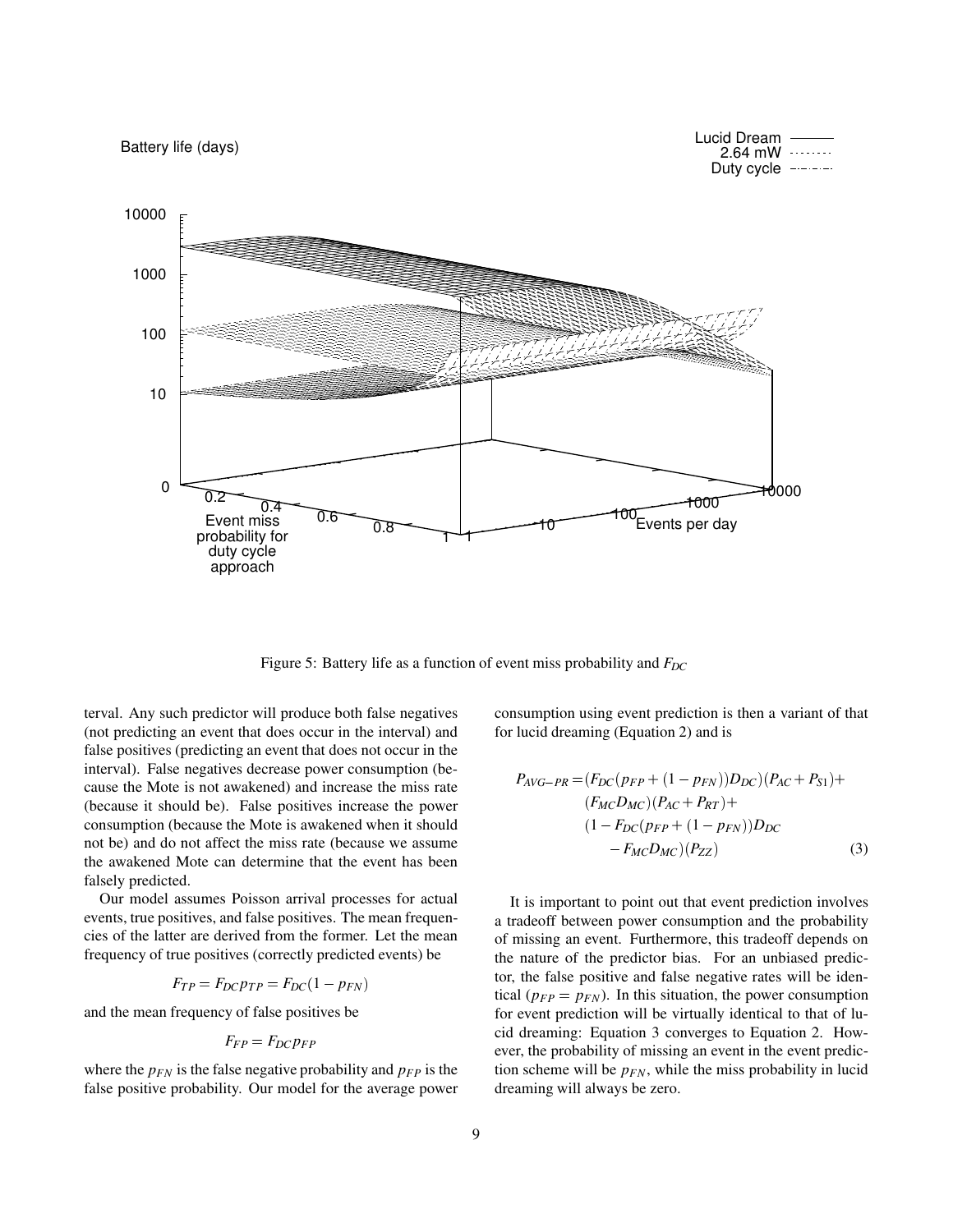### **5.2 Bench test observations and measurements**

We have conducted bench tests of the Mote-Wake PCB. When used to wake the microcontroller in response to vibration, its power consumption is  $16.5 \mu$ W. We have successfully used in-system programming of Mote-Wake's nonvolatile Maxim MAX5435LEZT-T potentiometers to vary the event interrupt triggering threshold across a wide range of voltages. Measurements of the MICA2 in different power states [5], and the impact of the Mote-Wake board upon the amount of time spent in each power state, indicate that the combined long-term average power consumption of the MICA2 processor/radio board, the MDA300 data acquisition board, the Mote-Wake board, and the sensors, in the ACM application, will be reduced from 29.8 mW to  $121.8 \mu W$  by using the Mote-Wake implementation of lucid dreaming, i.e., battery life will be increased from 10.91 days to seven years. In other words, battery life will be limited only by the shelf life of the batteries.

## **6 Conclusions and Future Work**

We have described the technique of lucid dreaming, an approach to achieving ultra-low power consumption in sensor networks for applications that are driven by unpredictable events. Lucid dreaming consists of simple, but powerful, analog threshold detection hardware (the Mote-Wake board) that awakens the and triggers detailed high-rate sampling. The threshold may be set via software. We have demonstrated the utility of lucid dreaming within the context of an application that monitors cracks on critical infrastructure elements, reducing power consumption to 1/245 that required by existing approaches. Mote-Wake and its adjunct software is available from us and can be deployed with standard Crossbow Motes.

Our immediate plans are to expand the capabilities of Mote-Wake, specifically to support more complex event generation functions than simple threshold detection. More broadly, we plan to expand Mote-Wake into a generalpurpose analog toolbox from which power- and rate-critical portions of the sensor network application can be constructed.

For applications similar to that described in Section 3, we will make the electronic Gerber format printed circuit board specifications available for immediate fabrication and use. For applications running on host platforms other than the Crossbow MICA2 and MICAz, or applications with sensing parameters that differ greatly, we hope that the schematic depicted in Figure 4 and described in Section 4 provide a useful starting point to other researchers and designers.

## **References**

- [1] ABRACH, H., BHATTI, S., CARLSON, J., DAI, H., ROSE, J., SHETH, A., SHUCKER, B., AND HAN, R. MANTIS: System support for MultimodAl NeTworks of In-situ Sensors. In *ACM International Wkshp. Wireless Sensor Networks and Applications* (Sept. 2003).
- [2] AGARWAL, Y., SCHURGERS, C., AND GUPTA, R. Dynamic power management using on demand paging for networked embedded systems. In *Proc. Asia & South Pacific Design Automation Conf.* (Jan. 2005), pp. 755–759.
- [3] AKKAYA, K., AND YOUNIS, M. A survey on routing protocols for wireless sensor networks. *Ad Hoc Networks 3*, 3 (May 2005), 325–349.
- [4] AL-KARAKI, J., AND KAMAL, A. Routing techniques in wireless sensor networks: A survey. *IEEE Wireless Communications 11*, 6 (December 2004), 6–28.
- [5] ANASTASI, G., CONTI, M., FALCHI, A., GREGORI, E., AND PASSARELLA, A. Performance measurements of more sensor networks. In *Prof. Int. Wkshp. on Modeling, Analysis, and Simulation of Wireless and Mobile Systems* (Oct. 2004).
- [6] Automated crack measurement. http://www.iti.northwestern.edu/acm.
- [7] BARZILAI, A. *Improving a Geophone to Produce an Affordable Broadband Seisometer*. PhD thesis, Mechanical Engineeering, Stanford University, January 2000.
- [8] BRINCKER, R., LAGO, T., ANDERSEN, P., AND VENTURA, C. Improving the classical geophone sensor element by digital correction. Tech. rep., Pinocchio Data Systems, 2005.
- [9] CROSSBOW TECHNOLOGY INCORPORATED. *MICAz Wireless Measurement System Datasheet*, 2006. Document Part Number 6020-0060-03 Rev A.
- [10] DOWDING, C. H., AND MCKENNA, L. M. Crack response to long-term and environmental and blast vibration effects. *Journal of Geotechnical and Geoenvironmental Engineering 131*, 9 (September 2005), 1151–1161.
- [11] DOWDING, C. H., OZER, H., AND KOTOWSKY, M. Wireless crack measurment for control of construction vibrations. In *Proceedings of the Atlanta GeoCongress* (2006), Engineering in the Information Technology Age, Geo-Institute of the American Society of Civil Engineers.
- [12] DUTTA, P., GRIMMER, M., ARORA, A., BIBYK, S., AND CULLER, D. Design of a wireless sensor network platform for detecting rare, random, and ephemeral events. In *Proc. Int. Conf. on Information Processing in Sensor Networks* (Apr. 2005).
- [13] GAY, D., LEVIS, P., VON BEHREN, R., WELSH, M., BREWER, E., AND CULLER, D. The nesc language: A holistic approach to networked embedded systems. In *Proceedings of Programming Language Design and Implementation (PLDI)* (June 2003).
- [14] KOTOWSKY, M., AND OZER, H. Wireless data acquisition. Crossbow Smart Dust Challenge, 2004. http://www.iti.northwestern.edu/research/projects/dowding/ micro.html.